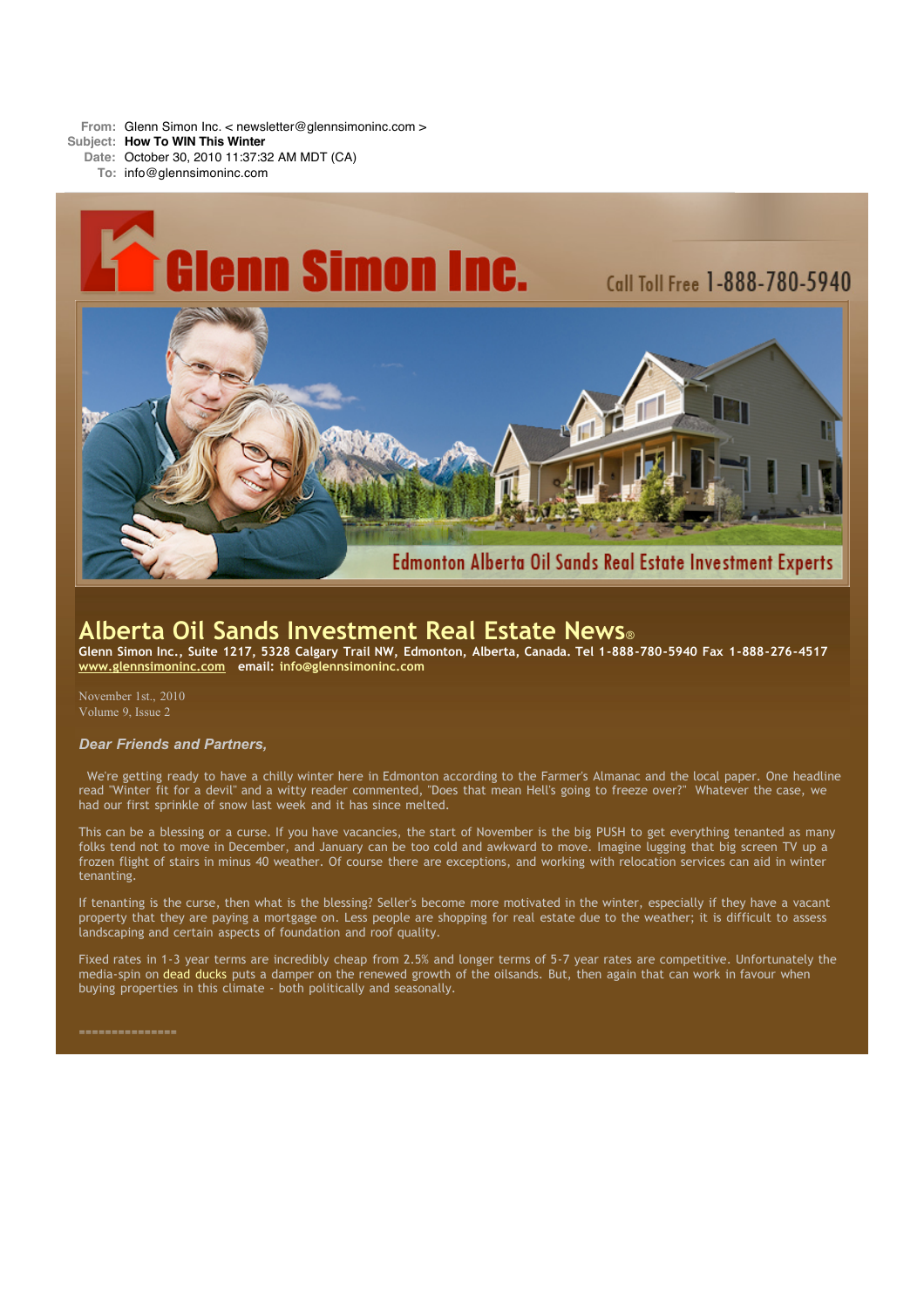

#### **North East Edmonton: [Cashflowing](http://www.glennsimoninc.com/featured_detail.php?id=76) 4-Plex Minutes To NAIT.**

Turbo charge your portfolio. In the slow and steady neighborhood of Eastwood you'll find a good mix of suites in this quality 1989 built building. There are 3 X 3 bedroom suites and 1 X 2 bedroom suite with approximately 1000 sqft in each unit. Two of the suites have new ceramic flooring and upgrading. The 3rd suite has been freshly painted and has newer carpet. The 4th suite requires minor upgrades due to wear and tear. The building is titled as a legal SXS duplex and well located near shopping and the LRT. Each unit has it's own in-suite laundry and separate entrances. There is a 4 car garage generating extra revenue as well. These pictures show the front and side of the building, with the upgraded, ceramic tiled suite featured.

Comes fully tenanted making this a totally turn-key property for you. Convenient North East area with easy access to LRT, Downtown and Ring Road. Working class neighborhood that is desirable for renters and potential re-salability value. HUGE upside potential due to the great purchase price, strong economic fundamentals and the proximity of this property in relation to Edmonton's improving North East-side.

Produces **[\\$749](http://www.glennsimoninc.com/featured_detail.php?id=76)** positive cash flow per month using an investor's mortgage plan - taking advantage of current low rates.

Poised for massive growth. These 4 suites rent for top dollar and have everything arranged, including financing structure and incredible tenants. Your investment includes: financial analysis, professional inspection, insurance, financing set-up, legal fees, basic accounting, reserve fund, CMA, bi-annual statements, strategic market planning to ensure successful entry and exit, plus much more!

### Purchase price: \$550K Total [Investment:](http://www.glennsimoninc.com/featured_detail.php?id=76) \$136K. Your Estimated 5 Year Profit \$45K. Your pre-tax Total ROI is 50% or 10% per **year + \$749 Cash Flow in Your Pocket Every Month**

"Get into action and realize secure, long-term profits"

Already producing a great RETURN. Visit **[HERE](http://www.glennsimoninc.com/featured_detail.php?id=76)** for the full FEATURE sheet and call 1-888-780-5940 to get started.

-Please remember: All investments carry RISK. Be sure to seek your own independent legal advice-

#### ===============

### **Oilsands Dirty Secret: They Add Billions Of Dollars To Our Economy**

By Barbara Yaffe, Vancouver Sun October 21, 2010

A call by a trio of environmental groups for Ottawa to apply a legislative sledgehammer to Alberta's oilsands ignores economic reality. The groups -- the Pembina Institute, Equiterre and Environmental Defence -- united on Wednesday to call on the Harper government to start strictly enforcing environmental laws and respecting aboriginal treaty rights in relation to Canada's largest industrial development.

Their 19-page report, titled Duty Calls: Federal Responsibility in Canada's Oilsands, asserts the oilsands are on track to derail any and all of Ottawa's stated targets for greenhouse gas reductions. GRAB THIS [STORY](http://www.vancouversun.com/opinion/Oilsands+dirty+secret+they+billions+dollars+economy/3703920/story.html#ixzz13hvrSEuz)

#### ===============

**City Should Follow The Money, Mandel Says Now's The Time For The City To Promote Cutting-Edge Technologies**

By Andrea Sands, Edmonton Journal October 15, 2010

The city must foster economic development in areas positioned to become big money-makers such as agri-food, advanced technology, green industries and medical devices, Mayor Stephen Mandel said Thursday. The mayoral candidate visited Concordia University College, where he talked with students and outlined the economic vision he will pursue if re-elected Monday.

Edmonton needs to focus on progressive areas of the economy to take advantage of business opportunities here and in the surrounding region, Mandel said later. READ THE FULL [ARTICLE](http://www.edmontonjournal.com/business/City+should+follow+money+Mandel+says/3676068/story.html#ixzz13hvR8PxU)